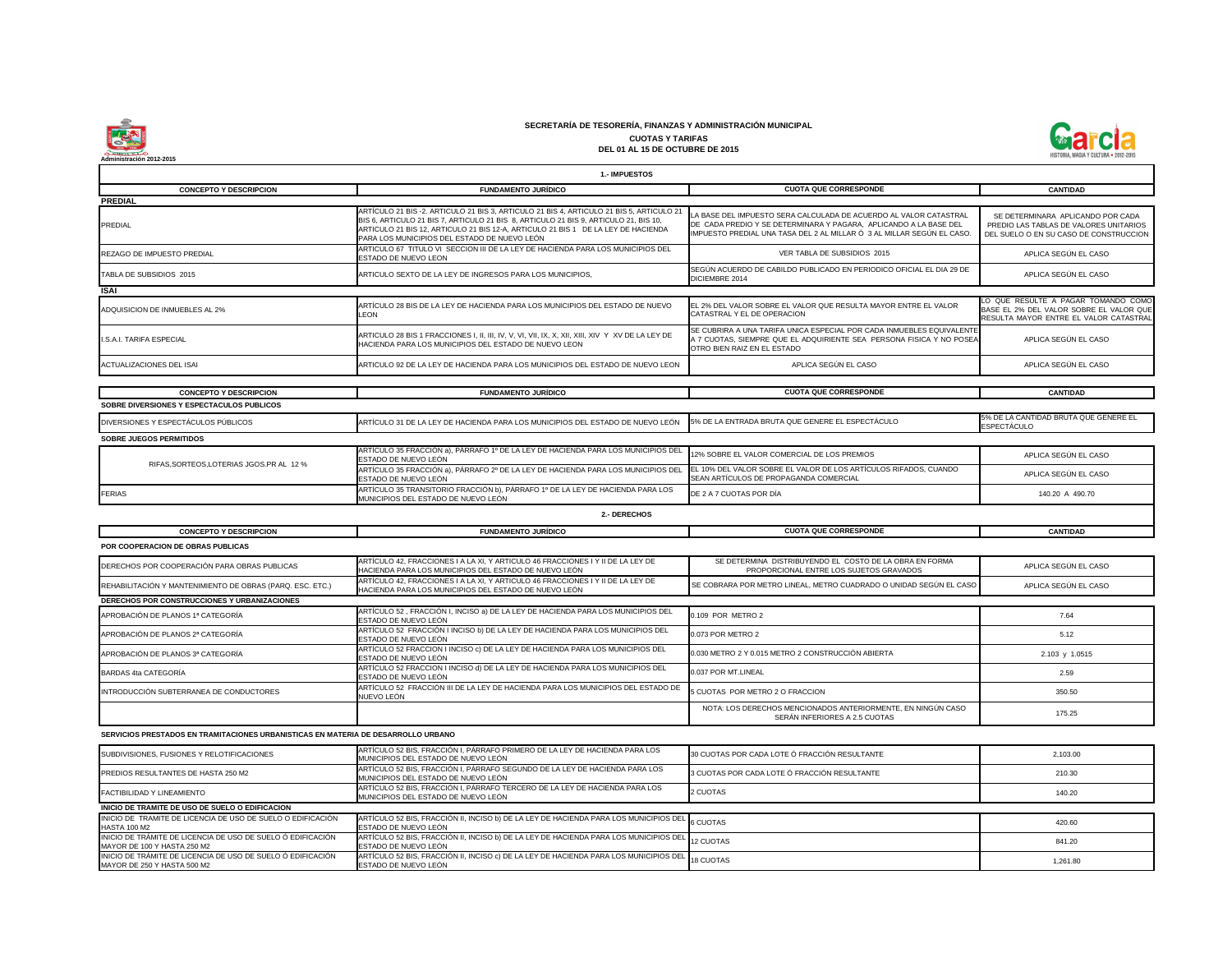

| Administración 2012-2015                                                                  |                                                                                                                                             |                                                                                                                                                                                                                                                                                                                                                                                                                                                                                                                                                                                      | <b>MISTURIA, MAGIA T GULI URA • ZUIZ-ZUIJ</b>                                                                                                                              |
|-------------------------------------------------------------------------------------------|---------------------------------------------------------------------------------------------------------------------------------------------|--------------------------------------------------------------------------------------------------------------------------------------------------------------------------------------------------------------------------------------------------------------------------------------------------------------------------------------------------------------------------------------------------------------------------------------------------------------------------------------------------------------------------------------------------------------------------------------|----------------------------------------------------------------------------------------------------------------------------------------------------------------------------|
| INICIO DE TRÁMITE DE LICENCIA DE USO DE SUELO Ó EDIFICACIÓN<br>MAYOR DE 500 HASTA 1000 M2 | ARTÍCULO 52 BIS, FRACCIÓN II, INCISO d) DE LA LEY DE HACIENDA PARA LOS MUNICIPIOS DEL<br>ESTADO DE NUEVO LEÓN                               | 24 CUOTAS                                                                                                                                                                                                                                                                                                                                                                                                                                                                                                                                                                            | 1,682.40                                                                                                                                                                   |
| INICIO DE TRÁMITE DE LICENCIA DE USO DE SUELO Ó EDIFICACIÓN<br>MAYOR DE 1000 M2           | ARTÍCULO 52 BIS, FRACCIÓN II, INCISO e) DE LA LEY DE HACIENDA PARA LOS MUNICIPIOS DEL<br>ESTADO DE NUEVO LEÓN                               | 30 CUOTAS                                                                                                                                                                                                                                                                                                                                                                                                                                                                                                                                                                            | 2,103.00                                                                                                                                                                   |
| LICENCIAS DE USO DE SUELO O EDIFICACIONES                                                 |                                                                                                                                             |                                                                                                                                                                                                                                                                                                                                                                                                                                                                                                                                                                                      |                                                                                                                                                                            |
| LICENCIA DE USO DE SUELO Ó EDIFICACIÓN HASTA 100 M2                                       | ARTÍCULO 52 BIS, FRACCIÓN III, INCISO a) DE LA LEY DE HACIENDA PARA LOS MUNICIPIOS<br>DEL ESTADO DE NUEVO LEÓN                              | 6 CUOTAS                                                                                                                                                                                                                                                                                                                                                                                                                                                                                                                                                                             | 420.60                                                                                                                                                                     |
| LICENCIA DE USO DE SUELO Ó EDIFICACIÓN MAYOR DE 100 HASTA 250<br>M2                       | ARTÍCULO 52 BIS, FRACCIÓN III, INCISO b) DE LA LEY DE HACIENDA PARA LOS MUNICIPIOS<br>DEL ESTADO DE NUEVO LEÓN                              | <b>12 CUOTAS</b>                                                                                                                                                                                                                                                                                                                                                                                                                                                                                                                                                                     | 841.20                                                                                                                                                                     |
| LICENCIA DE USO DE SUELO Ó EDIFICACIÓN MAYOR DE 250 HASTA 500                             | ARTÍCULO 52 BIS, FRACCIÓN III, INCISO c) DE LA LEY DE HACIENDA PARA LOS MUNICIPIOS<br>DEL ESTADO DE NUEVO LEÓN                              | <b>18 CUOTAS</b>                                                                                                                                                                                                                                                                                                                                                                                                                                                                                                                                                                     | 1,261.80                                                                                                                                                                   |
| M2<br>LICENCIA DE USO DE SUELO Ó EDIFICACIÓN MAYOR DE 500 HASTA 1000<br>M2                | ARTÍCULO 52 BIS, FRACCIÓN III, INCISO d) DE LA LEY DE HACIENDA PARA LOS MUNICIPIOS<br>DEL ESTADO DE NUEVO LEÓN                              | 24 CUOTAS                                                                                                                                                                                                                                                                                                                                                                                                                                                                                                                                                                            | 1,682.40                                                                                                                                                                   |
| LICENCIA DE USO DE SUELO MAYOR DE 1000 M2                                                 | ARTÍCULO 52 BIS, FRACCIÓN III, INCISO e) DE LA LEY DE HACIENDA PARA LOS MUNICIPIOS<br>DEL ESTADO DE NUEVO LEÓN                              | 30 CUOTAS                                                                                                                                                                                                                                                                                                                                                                                                                                                                                                                                                                            | 2,103.00                                                                                                                                                                   |
| <b>ADICIONALES</b>                                                                        |                                                                                                                                             |                                                                                                                                                                                                                                                                                                                                                                                                                                                                                                                                                                                      |                                                                                                                                                                            |
| ADICIONALES LICENCIA DE USO DE DUELO Ó EDIFICACIÓN HASTA 100M2                            | ARTÍCULO 52 BIS, FRACCIÓN III, PÁRRAFO SEGUNDO, INCISO a) DE LA LEY DE HACIENDA                                                             | 0.08 CUOT. POR MT2                                                                                                                                                                                                                                                                                                                                                                                                                                                                                                                                                                   | 5.61                                                                                                                                                                       |
| ADICIONALES LICENCIA DE USO DE SUELO Ó EDIFICACIÓN MAYOR DE                               | PARA LOS MUNICIPIOS DEL ESTADO E NUEVO LEÓN<br>ARTÍCULO 52 BIS, FRACCIÓN III, PÁRRAFO SEGUNDO, INCISO b) DE LA LEY DE HACIENDA              | 0.16 CUOT., POR MT2                                                                                                                                                                                                                                                                                                                                                                                                                                                                                                                                                                  | 11.22                                                                                                                                                                      |
| 100 HASTA 250 M2<br>ADICIONALES LICENCIA DE USO DE SUELO Ó EDIFICACIÓN MAYOR DE           | PARA LOS MUNICIPIOS EL ESTADO DE NUEVO LEÓN<br>ARTÍCULO 52 BIS, FRACCIÓN III, PÁRRAFO SEGUNDO, INCISO c) DE LA LEY DE HACIENDA              | 0.24 CUOT, POR MT2                                                                                                                                                                                                                                                                                                                                                                                                                                                                                                                                                                   | 16.82                                                                                                                                                                      |
| 250 HASTA 500 M2<br>ADICIONALES LICENCIA DE USO DE SUELO Ó EDIFICACIÓN MAYOR DE           | PARA LOS MUNICIPIOS DEL ESTADO DE NUEVO LEÓN<br>ARTÍCULO 52 BIS, FRACCIÓN III, PÁRRAFO SEGUNDO, INCISO d) DE LA LEY DE HACIENDA DE          | 0.31 CUOT. POR MT2                                                                                                                                                                                                                                                                                                                                                                                                                                                                                                                                                                   | 21.73                                                                                                                                                                      |
| 500 HASTA 1000 M2<br>ADICIONALES LICENCIA DE USO DE SUELO Ó EDIFICACIÓN MAYOR DE          | LOS MUNICIPIOS DEL ESTADO DE NUEVO LEÓN<br>ARTÍCULO 52 BIS, FRACCIÓN III, PÁRRAFO SEGUNDO, INCISO e) DE LA LEY DE HACIENDA                  | 0.38 CUOTAS POR MT2                                                                                                                                                                                                                                                                                                                                                                                                                                                                                                                                                                  | 26.64                                                                                                                                                                      |
| 1000 M2                                                                                   | PARA LOS MUNICIPIOS DELESTADO DE NUEVO LEÓN                                                                                                 | NOTA: LA CUOTA PREVISTA NO EXCEDERÁ DE \$8.00 POR METRO CUADRADO                                                                                                                                                                                                                                                                                                                                                                                                                                                                                                                     |                                                                                                                                                                            |
|                                                                                           |                                                                                                                                             | PARA EDIFICACIONES HABITACIONALES MULTIFAMILIARES. LAS CASAS-<br>HABITACION ESTARAN EXENTAS DEL PAGO DE ESTE DERECHO.                                                                                                                                                                                                                                                                                                                                                                                                                                                                | SEGÚN SEA EL CASO                                                                                                                                                          |
| FACTIBILIDAD Y AUTORIZACION DE REGIMEN DE CONDOMINIO                                      |                                                                                                                                             |                                                                                                                                                                                                                                                                                                                                                                                                                                                                                                                                                                                      |                                                                                                                                                                            |
| FACTIBILIDAD Y AUTORIZACIÓN DE RÉGIMENES EN CONDOMINIO<br><b>VERTICAL</b>                 | ARTÍCULO 52 BIS, FRACCIÓN IV, INCISO a) DE LA LEY DE HACIENDA PARA LOS MUNICIPIOS<br>DEL ESTADO DE NUEVO LEÓN                               | 0.12 CUOTAS POR MT.2 DE CONSTRUCCION                                                                                                                                                                                                                                                                                                                                                                                                                                                                                                                                                 | 8.41                                                                                                                                                                       |
|                                                                                           | ARTÍCULO 52 BIS, FRACCIÓN IV, INCISO b) Y FRACCION V INCISO a) DE LA LEY DE HACIENDA<br>DE LOS MUNICIPIOS DEL ESTADO DE NUEVO LEÓN          | LOTES HABITACIONALES O INDUSTRIALES DE HASTA 150 M2: 0.107 CUOTAS                                                                                                                                                                                                                                                                                                                                                                                                                                                                                                                    | 7.50                                                                                                                                                                       |
| FACTIBILIDAD Y AUTORIZACIÓN DE RÉGIMENES EN CONDOMINIO<br>HORIZONTAL                      | ARTÍCULO 52 BIS, FRACCIÓN IV, INCISO b) Y FRACCION V INCISO b) DE LA LEY DE HACIENDA<br>DE LOS MUNICIPIOS DEL ESTADO DE NUEVO LEÓN          | LOTES HABITACIONALES O INDUSTRIALES DE MAS DE 150 M2 HASTA 300 M2: 0.143<br><b>CUOTAS</b>                                                                                                                                                                                                                                                                                                                                                                                                                                                                                            | 10.02                                                                                                                                                                      |
|                                                                                           |                                                                                                                                             | LOTES HABITACIONALES O INDUSTRIALES DE MAS DE 300 M2: 0.172 CUOTAS                                                                                                                                                                                                                                                                                                                                                                                                                                                                                                                   | 12.06                                                                                                                                                                      |
|                                                                                           |                                                                                                                                             | LOTES HABITACIONALES O INDUSTRIALES DE HASTA 150 M2: 0.107 CUOTAS                                                                                                                                                                                                                                                                                                                                                                                                                                                                                                                    | 7.50                                                                                                                                                                       |
|                                                                                           | ARTÍCULO 52 BIS, FRACCIÓN IV, INCISO c) Y FRACCION V INCISO c) NUMERO 1 DE LA LEY DE<br>HACIENDA DE LOS MUNICIPIOS DEL ESTADO DE NUEVO LEÓN | LOTES HABITACIONALES O INDUSTRIALES DE MAS DE 150 M2 HASTA 300 M2: 0.143<br><b>CUOTAS</b>                                                                                                                                                                                                                                                                                                                                                                                                                                                                                            | 10.02                                                                                                                                                                      |
| FACTIBILIDAD Y AUTORIZACIÓN DE RÉGIMENES EN CONDOMINIO MIXTO                              |                                                                                                                                             | LOTES HABITACIONALES O INDUSTRIALES DE MAS DE 300 M2: 0.172 CUOTAS                                                                                                                                                                                                                                                                                                                                                                                                                                                                                                                   | 12.06                                                                                                                                                                      |
|                                                                                           | ARTÍCULO 52 BIS, FRACCIÓN IV, INCISO b) Y FRACCION V INCISO b) NUMERO 3 DE LA LEY DE<br>HACIENDA DE LOS MUNICIPIOS DEL ESTADO DE NUEVO LEÓN | LOTES CAMPESTRES: 0.107 CUOTAS                                                                                                                                                                                                                                                                                                                                                                                                                                                                                                                                                       | 7.50                                                                                                                                                                       |
| <b>AUTORIZACION DE FRACCIONAMIENTOS</b>                                                   |                                                                                                                                             |                                                                                                                                                                                                                                                                                                                                                                                                                                                                                                                                                                                      |                                                                                                                                                                            |
| <b>FACTIBILIDAD Y LINEAMIENTOS</b>                                                        | ARTÍCULO 52 BIS, FRACCIÓN V, INCISO a) DE LA LEY DE HACIENDA DE LOS MUNICIPIOS DEL<br>ESTADO DE NUEVO LEÓN                                  | 117.5 CUOTAS                                                                                                                                                                                                                                                                                                                                                                                                                                                                                                                                                                         | 8,236.75                                                                                                                                                                   |
| <b>PROYECTO URBANISTICO</b>                                                               | ARTÍCULO 52 BIS, FRACCIÓN V, INCISO b) DE LA LEY DE HACIENDA PARA LOS MUNICIPIOS DEL 117.5 CUOTAS<br>ESTADO DE NUEVO LEÓN                   |                                                                                                                                                                                                                                                                                                                                                                                                                                                                                                                                                                                      | 8,236.75                                                                                                                                                                   |
| <b>PROYECTO EJECUTIVO</b>                                                                 | ARTÍCULO 52 BIS, FRACCIÓN V, INCICO c) NUMERALES 1, 2, 3, 4, 5, 6.                                                                          | SE COBRARA POR M2 DE ÁREA VENDIBLE DEPENDIENDO SI EL ÁREA ES<br>HABITACIONAL, INDUSTRIAL, CAMPESTRE U OTROS  A-LOTES CON SUPERFICIE<br>HASTA 150 M2, 0.107 CUOTAS, B-LOTES CON SUPERFICIE DE MÁS DE 150 M2 Y<br>HASTA 300 M2, 0.143 CUOTAS, LOTES CON SUPERFICIE MAYOR A 300 M2 0.172<br><b>CUOTAS</b>                                                                                                                                                                                                                                                                               | A-LOTES CON SUPERFICIE HASTA 150 M2, 7.50<br>MT.2, B-LOTES CON SUPERFICIE DE MÁS DE<br>150 M2 Y HASTA 300 M2, 10.02 MT.2, LOTES<br>CON SUPERFICIE MAYOR A 300 M2 12.05 MT2 |
| <b>HABITACIONALES O INDUSTRIALES</b>                                                      | ARTÍCULO 52 BIS, FRACCION V, INCISO C) NUMERO 1 LETRA a b c                                                                                 | HABITACIONALES E INDUSTRIALES, EXCEPTUANDO LOS PREDIOS RESERVADOS<br>PARA EQUIPAMIENTOS COMERCIALES Y DE SERVICIOS: SE COBRARA POR M2 DE A-LOTES CON SUPERFICIE HASTA 150 M2, 7.50<br>ÁREA VENDIBLE DEPENDIENDO SI EL ÁREA ES HABITACIONAL, INDUSTRIAL, MT.2, B-LOTES CON SUPERFICIE DE MÁS DE<br>CAMPESTRE U OTROS A-LOTES CON SUPERFICIE HASTA 150 M2, 0.107 CUOTAS, 150 M2 Y HASTA 300 M2, 10.02 MT.2, LOTES<br>B-LOTES CON SUPERFICIE DE MÁS DE 150 M2 Y HASTA 300 M2, 0.143 CUOTAS, CON SUPERFICIE MAYOR A 300 M2 12.05 MT2<br>LOTES CON SUPERFICIE MAYOR A 300 M2 0.172 CUOTAS |                                                                                                                                                                            |
| LOTES CON SUPERFICIE HASTA 150 M2                                                         | ARTÍCULO 52 BIS, FRACCIÓN V. INCISO c), NÚMERO 1, APARTADO A. DE LA LEY DE HACIENDA<br>PARA LOS MUNICIPIOS DEL ESTADO DE NUEVO LEÓN         | 0.107 CUOTAS                                                                                                                                                                                                                                                                                                                                                                                                                                                                                                                                                                         | 7.50                                                                                                                                                                       |
| LOTES CON SUPERFICIE DE MAS DE 150 HASTA 300 M2                                           | ARTÍCULO 52 BIS, FRACCIÓN V. INCISO c), NÚMERO 1, APARTADO B. DE LA LEY DE HACIENDA<br>PARA LOS MUNICIPIOS DEL ESTADO DE NUEVO LEÓN         | 0.143 CUOTAS                                                                                                                                                                                                                                                                                                                                                                                                                                                                                                                                                                         | 10.02                                                                                                                                                                      |
| LOTES CON SUPERFICIE MAYOR DE 300 M2                                                      | ARTÍCULO 52 BIS, FRACCIÓN V. INCISO c), NÚMERO 1, APARTADO C. DE LA LEY DE HACIENDA<br>PARA LOS MUNICIPIOS DEL ESTADO DE NUEVO LEÓN         | 0.172 CUOTAS                                                                                                                                                                                                                                                                                                                                                                                                                                                                                                                                                                         | 12.06                                                                                                                                                                      |
| INDUSTRIALES UBICADOS EN EL MUNICIPIO                                                     | ARTÍCULO 52 BIS, FRACCIÓN V. INCISO c), NÚMERO 2 DE LA LEY DE HACIENDA PARA LOS<br>MUNICIPIOS DEL ESTADO DE NUEVO LEÓN                      | 0.107 CUOTAS                                                                                                                                                                                                                                                                                                                                                                                                                                                                                                                                                                         | 7.50                                                                                                                                                                       |
| OTROS UBICADOS EN EL MUNICIPIO                                                            | ARTÍCULO 52 BIS, FRACCIÓN V. INCISO c), NÚMERO 5 DE LA LEY DE HACIENDA PARA LOS<br>MUNICIPIOS DEL ESTADO DE NUEVO LEÓN                      | 0.107 CUOTAS                                                                                                                                                                                                                                                                                                                                                                                                                                                                                                                                                                         | 7.50                                                                                                                                                                       |

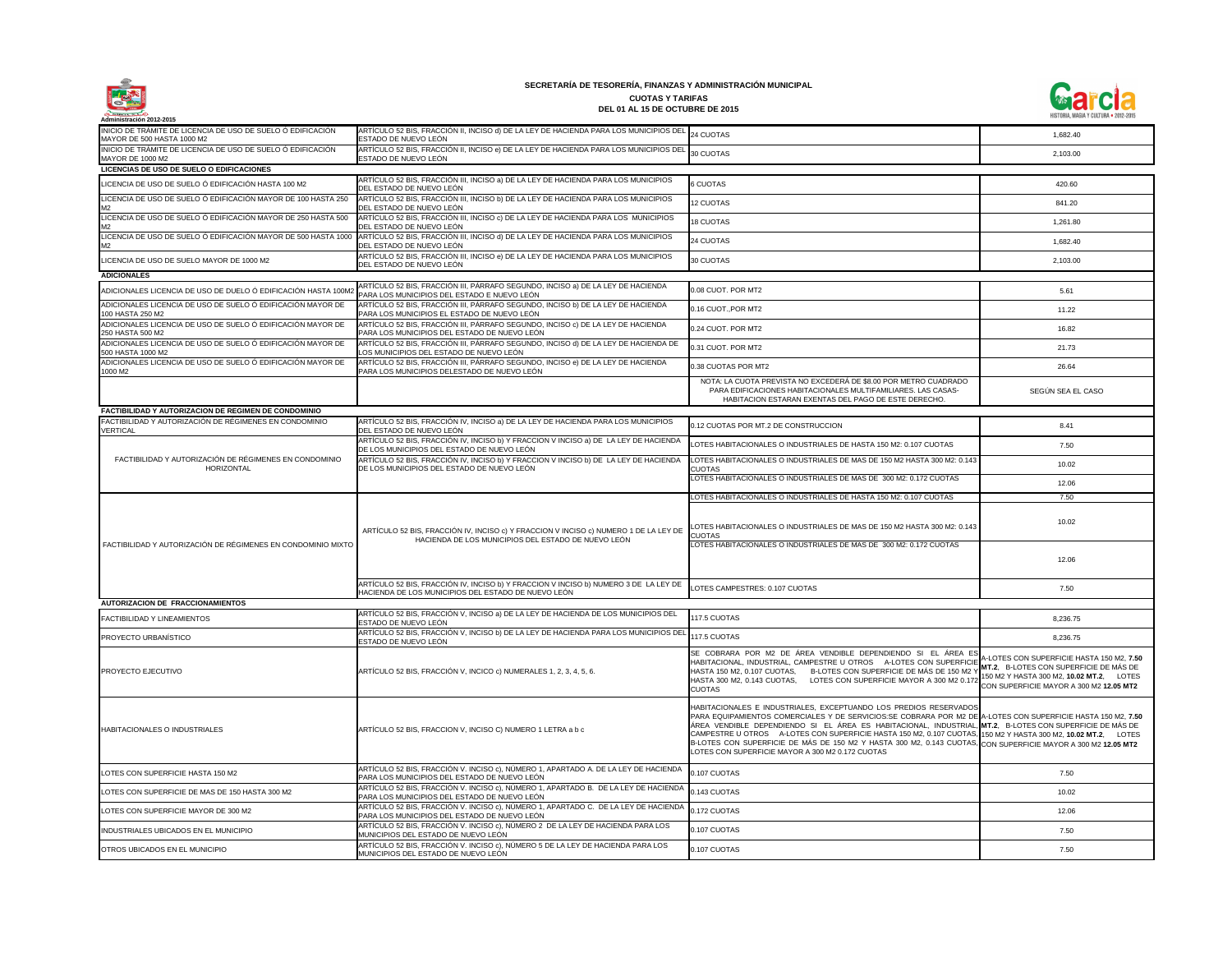

| Administración 2012-2015                                                                             |                                                                                                                                           |                                                                                                                                                                                                                   |                                        |
|------------------------------------------------------------------------------------------------------|-------------------------------------------------------------------------------------------------------------------------------------------|-------------------------------------------------------------------------------------------------------------------------------------------------------------------------------------------------------------------|----------------------------------------|
| CERTIFICACIÓN DEL CUMPLIMIENTO DE REQUSITOS PARA VENTA.                                              | ARTÍCULO 52 BIS, FRACCIÓN V. INCISO c), NÚMERO 6, INCISO d) DE LA LEY DE HACIENDA<br>PARA LOS MUNICIPIOS EL ESTADO DE NUEVO LEÓN          | 117.5 CUOTAS                                                                                                                                                                                                      | 8.236.75                               |
| <b>PRORROGA</b>                                                                                      | ARTÍCULO 52 BIS, FRACCIÓN V. INCISO c), NÚMERO 6, INCISO e) DE LA LEY DE HACIENDA<br>PARA LOS MUNICIPIOS DEL ESTADO DE NUEVO LEÓN         | 58.5 CUOTAS                                                                                                                                                                                                       | 4,100.85                               |
| ACTUALIZACIÓN DE GARANTÍAS                                                                           | ARTÍCULO 52 BIS, FRACCIÓN V. INCISO c), NÚMERO 6, INCISO f) DE LA LEY DE HACIENDA PARA<br>LOS MUNICIPIOS DEL ESTADO DE NUEVO LEÓN         | 58.5 CUOTAS                                                                                                                                                                                                       | 4,100.85                               |
| <b>MODIFICACIONES</b>                                                                                | ARTÍCULO 52 BIS, FRACCIÓN V. INCISO c), NÚMERO 6, INCISO 9) DE LA LEY DE HACIENDA<br>PARA LOS MUNICIPIOS DEL ESTADO DE NUEVO LEÓN         | 58.5 CUOTAS                                                                                                                                                                                                       | 4,100.85                               |
| RECEPCIÓN DE OBRA                                                                                    | ARTÍCULO 52 BIS, FRACCIÓN V. INCISO c), NÚMERO 6, INCISO h) DE LA LEY DE HACIENDA<br>PARA LOS MUNICIPIOS DEL ESTADO DE NUEVO LEÓN         | 586.5 CUOTAS                                                                                                                                                                                                      | 41,113.65                              |
| REGULARIZACIÓN Y ORDENAMIENTO URBANO EN FRACCIONAMIENTOS<br>Y EN LICENCIAS DE USO DE SUELO (75%)     | ARTÍCULO 52 BIS, FRACCIÓN VI DE LA LEY DE HACIENDA PARA LOS MUNICIPIOS DEL ESTADO<br>DE NUEVO LEÓN                                        | SE APLICARAN LAS CUOTAS PREVISTAS EN LAS FRACCIONES III Y IV DEL ARTÍCULO 52 BIS DE LA LEY DE HACIENDA PARA LOS<br>MUNICIPIOS DEL ESTADO DE NUEVO LEON, CON UN INCREMENTO DEL 75%                                 |                                        |
| EXPEDICIÓN DE COPIAS CERTIFICADAS DE PLANOS                                                          | ARTÍCULO 52 BIS, FRACCIÓN VII DE LA LEY DE HACIENDA PARA LOS MUNICIPIOS DEL ESTADO<br>DE NUEVO LEÓN                                       | 3.5 CUOTAS                                                                                                                                                                                                        | 245.35                                 |
| EXPEDICIÓN DE CONSTANCIA Y CERTIFICACIONES                                                           | ARTÍCULO 52 BIS, FRACCIÓN VIII DE LA LEY DE HACIENDA PARA LOS MUNICIPIOS DEL ESTADO <sub>2.5</sub> CUOTAS<br>DE NUEVO LEÓN                |                                                                                                                                                                                                                   | 175.25                                 |
| INFORMACIÓN DE ALINEAMIENTO DE LA VIALIDAD                                                           | ARTÍCULO 52 BIS, FRACCIÓN IX DE LA LEY DE HACIENDA PARA LOS MUNICIPIOS DEL ESTADO<br>DE NUEVO LEÓN                                        | 1.5 CUOTAS                                                                                                                                                                                                        | 105.15                                 |
| INSCRIPCION DE NUEVOS FRACCIONAMIENTOS O AMPLIACION                                                  |                                                                                                                                           |                                                                                                                                                                                                                   |                                        |
| FRACCIONAMIENTOS CUYOS LOTES TENGAN UNA SUPERFICIE<br>PROMEDIO MAYOR A 250 M2                        | ARTÍCULO 55 INCISO a) DE LA LEY DE HACIENDA PARA LOS MUNICIPIOS DEL ESTADO DE<br>NUEVO LEÓN                                               | 0.023 CUOTAS POR MT2                                                                                                                                                                                              | 1.61                                   |
| FRACCIONAMINTOS CUYOS LOTES TENGAN UNA SUPERFICIE PROMEDIO<br><b>ENTRE 150 Y 250 M2</b>              | ARTÍCULO 55 INCISO b) DE LA LEY DE HACIENDA PARA LOS MUNICIPIOS DEL ESTADO DE<br>NUEVO LEÓN                                               | 0.012 CUOTAS POR MT2                                                                                                                                                                                              | 0.841                                  |
| FRACCIONAMIENTOS CUYOS LOTES TENGAN UNA SUPERFICIE<br>PROMEDIO MENOR A 150 M2                        | ARTÍCULO 55 INCISO c) DE LA LEY DE HACIENDA PARA LOS MUNICIPIOS DEL ESTADO DE<br>NUEVO LEÓN                                               | 0.009 CUOTAS POR MT2                                                                                                                                                                                              | 0.631                                  |
| CEMENTERIOS UBICADOS EN LOS MUNICIPIOS                                                               | ARTÍCULO 55 INCISO d) DE LA LEY DE HACIENDA PARA LOS MUNICIPIOS DEL ESTADO DE<br>NUEVO LEÓN                                               | 0.12 CUOTAS POR MT2                                                                                                                                                                                               | 8.41                                   |
| ASIGNACIÓN DE NUMERO OFICIAL                                                                         | ARTÍCULO 55, PÁRRAFO TERCERO DE LA LEY DE HACIENDA PARA LOS MUNICIPIOS DEL<br>ESTADO DE NUEVO LEÓN                                        | 1.24 CUOTAS                                                                                                                                                                                                       | 86.92                                  |
| POR CERTIFICACIONES, AUTORIZACIONES, CONSTANCIAS Y REGISTROS                                         |                                                                                                                                           |                                                                                                                                                                                                                   |                                        |
|                                                                                                      | ARTÍCULO 57, FRACCIÓN I, INCISO a) DE LA LEY DE HACIENDA PARA LOS MUNICIPIOS DEL                                                          | 0.012 CUOTAS EN HOJAS TAMAÑO CARTA                                                                                                                                                                                | 0.841                                  |
| <b>COPIA SIMPLE POR HOJA</b>                                                                         | ESTADO DE NUEVO LEÓN                                                                                                                      | 0.017 CUOTAS EN HOJAS TAMAÑO OFICIO                                                                                                                                                                               | 1.192                                  |
|                                                                                                      | ARTÍCULO 57, FRACCIÓN I, INCISO b) DE LA LEY DE HACIENDA PARA LOS MUNICIPIOS DE L                                                         | 0.024 CUOTAS EN HOJAS TAMAÑO CARTA                                                                                                                                                                                | 1.68                                   |
| COPIA A COLOR POR HOJA                                                                               | ESTADO DE NUEVO LEÓN                                                                                                                      | 0.034 CUOTAS EN HOJAS TAMAÑO OFICIO                                                                                                                                                                               | 2.38                                   |
| COPIA CERTIFICADAS POR CADA DOCUMENTO                                                                | ARTÍCULO 57, FRACCIÓN I, INCISO c) DE LA LEY DE HACIENDA PARA LOS MUNICIPIOS DEL<br>ESTADO DE NUEVO LEÓN                                  | 1 CUOTA                                                                                                                                                                                                           | 70.10                                  |
| COPIA SIMPLE DE PLANOS                                                                               | ARTÍCULO 57, FRACCIÓN I, INCISO d) DE LA LEY DE HACIENDA PARA LOS MUNICIPIOS DEL<br>ESTADO DE NUEVO LEÓN                                  | 0.43 CUOTAS                                                                                                                                                                                                       | 30.14                                  |
| COPIA SIMPLE DE PLANOS A COLOR                                                                       | ARTÍCULO 57, FRACCIÓN I, INCISO e) DE LA LEY DE HACIENDA PARA LOS MUNICIPIOS DEL<br>ESTADO DE NUEVO LEÓN                                  | 2 CUOTAS                                                                                                                                                                                                          | 140.20                                 |
| COPIA CERTIFICADA DE PLANOS                                                                          | ARTÍCULO 57, FRACCIÓN I, INCISO f) DE LA LEY DE HACIENDA PARA LOS MUNICIPIOS DEL<br>ESTADO DE NUEVO LEÓN                                  | 3 CUOTAS                                                                                                                                                                                                          | 210.30                                 |
| COPIA CERTIFICADA DE PLANOS A COLOR                                                                  | ARTÍCULO 57, FRACCIÓN I, INCISO g) DE LA LEY DE HACIENDA PARA LOS MUNICIPIOS DEL<br>ESTADO DE NUEVO LEÓN                                  | 5 CUOTAS                                                                                                                                                                                                          | 350.50                                 |
| DIVERSAS CONSTANCIAS Y CERTIFICACIONES                                                               | ARTÍCULO 57, FRACCIÓN I, INCISO h) DE LA LEY DE HACIENDA PARA LOS MUNICIPIOS DEL<br>ESTADO DE NUEVO LEÓN                                  | <b>CUOTA</b>                                                                                                                                                                                                      | 70.10                                  |
| BÚSQUEDA Y LOCALIZACIÓN DE ARCHIVOS Y EXPEDIENTES                                                    | ARTÍCULO 57, FRACCIÓN I, PÁRRAFO TERCERO DE LA LEY DE HACIENDA PARA LOS<br>MUNICIPIOS EL ESTADO DE NUEVO LEÓN                             | 1 CUOTA                                                                                                                                                                                                           | 70.10                                  |
| CERTIFICACIÓN DE PREDIAL                                                                             | ARTÍCULO 57, FRACCIÓN I, INCISO h) DE LA LEY DE HACIENDA PARA LOS MUNICIPIOS DEL<br>ESTADO DE NUEVO LEÓN                                  | 1 CUOTA                                                                                                                                                                                                           | 70.10                                  |
| CERTIFICACIÓN COMISIONADOS MUNICIPALES                                                               | ARTÍCULO 57, FRACCIÓN I, INCISO h) DE LA LEY DE HACIENDA PARA LOS MUNICIPIOS DEL<br>ESTADO DE NUEVO LEÓN                                  | 1 CUOTA                                                                                                                                                                                                           | 70.10                                  |
| CONSTANCIA O REGISTRO DE REFRENDO                                                                    | ARTÍCULO 57, FRACCIÓN I, INCISO h) DE LA LEY DE HACIENDA PARA LOS MUNICIPIOS DEL                                                          | 1 CUOTA                                                                                                                                                                                                           | 70.10                                  |
| CONSTANCIA DE NO INFRACCIONES, RELATIVAS A CONTROL VEHICULAR                                         | ARTÍCULO 57, FRACCIÓN I, PARRAFO CUARTO DE LA LEY DE HACIENDA PARA LOS<br>MUNICIPIOS DEL ESTADO DE NUEVO LEÓN                             | 0.25 CUOTAS                                                                                                                                                                                                       | 17.53                                  |
|                                                                                                      |                                                                                                                                           |                                                                                                                                                                                                                   |                                        |
| INSCRIPCIÓN AL INICIO DE ACTIVIDADES                                                                 | ARTÍCULO 58 DE LA LEY DE HACIENDA PARA LOS MUNICIPIOS DEL ESTADO DE NUEVO LEÓN                                                            | ESTE ARTÍCULO SOLO MENCIONA LAS CUOTAS POR INSCRIPCIÓN AL INICIO DE<br>ACTIVIDADES, POR REFRENDO ANUAL DE LICENCIA, AUTORIZACIÓN, PERMISO O<br>CONCESIÓN QUE SE CUBRIRÁN EN LOS MUNICIPIOS DEL ÁREA METROPOLITANA |                                        |
| <b>ESTADIOS DE FUTBOL</b>                                                                            | ARTÍCULO 58 BIS FRACCION A) NUMERO 1 DE LA LEY DE HACIENDA PARA LOS MUNICIPIOS EL<br>ESTADO DE NUEVO LEÓN                                 | HASTA 15,000 PERSONAS: 1500 CUOTAS<br>DE MAS DE 15,000 HASTA 25,000 PERSONAS: 2700 CUOTAS<br>DEMAS DE 25,000 PERSONAS: 3500 CUOTAS                                                                                | 105,150.00<br>189.270.00<br>245,350.00 |
| CABARET, CENTROS NOCTURNOS, DISCOTECAS, CASAS Y<br>ESTABLECIMIENTOS DE APUESTAS                      | ARTÍCULO 58 BIS FRACCION A) NUMERO 2 DE LA LEY DE HACIENDA PARA LOS MUNICIPIOS EL<br>ESTADO DE NUEVO LEÓN                                 | NO MAYOR A 120 M2 2390 CUOTAS<br>MAYOR A 120 M2, 2825 CUOTAS                                                                                                                                                      | 167,539.00<br>198,032.50               |
| HOTELES Y MOTELES DE PASO CON SERVICIO DE BAR Y RESTURANT-<br><b>BAR</b>                             | ARTÍCULO 58 BIS FRACCION A) NUMERO 4 DE LA LEY DE HACIENDA PARA LOS MUNICIPIOS EL<br>ESTADO DE NUEVO LEÓN                                 | 1500 CUOTAS                                                                                                                                                                                                       | 105,150.00                             |
| ESTABLECIMIENTOS QUE EXPENDAN BEBIDAS ALCOHOLICAS CERRADAS                                           |                                                                                                                                           |                                                                                                                                                                                                                   |                                        |
|                                                                                                      | ABARROTES CON VENTA DE CERVEZA CON UN AREA DE EXPOSICIÓN AL ARTÍCULO 58 BIS FRACCION A) NUMERO 5 INCISO a) DE LA LEY DE HACIENDA PARA LOS |                                                                                                                                                                                                                   |                                        |
| PÚBLICO NO MAYOR A 50 M2<br>ABARROTES CON VENTA DE CERVEZA, VINOS Y LICORES CON UN AREA              | MUNICIPIOS EL ESTADO DE NUEVO LEÓN<br>ARTÍCULO 58 BIS FRACCION A) NUMERO 5 INCISO b) DE LA LEY DE HACIENDA PARA LOS                       | <b>15 CUOTAS</b>                                                                                                                                                                                                  | 1,051.50                               |
| DE EXPOSICIÓN AL PÚBLICO, NO MAYOR A 50 M2<br>DEPOSITO CON VENTA DE CERVEZA INCLUYENO LOS QUE TIENEN | MUNICIPIOS EL ESTADO DE NUEVO LEÓN<br>ARTÍCULO 58 BIS FRACCION A) NUMERO 5 INCISO c) DE LA LEY DE HACIENDA PARA LOS                       | 30 CUOTAS                                                                                                                                                                                                         | 2,103.00                               |
|                                                                                                      |                                                                                                                                           | 40 CUOTAS                                                                                                                                                                                                         | 2,804.00                               |
| DEPOSITO CON VENTA DE CERVEZA, VINOS Y LICORES INCLUYENDO<br>LOS QUE TIENEN SERVICIO DE AUTO         | ARTÍCULO 58 BIS FRACCION A) NUMERO 5 INCISO d) DE LA LEY DE HACIENDA PARA LOS<br>MUNICIPIOS EL ESTADO DE NUEVO LEÓN                       | 80 CUOTAS                                                                                                                                                                                                         | 5,608.00                               |

| דווט ובבבט דוואט ובבבט טב ו תטט טטוז טבולגונטוט טב טמול דולבט וטולאזי<br><b>BAR</b>          | ANTICOLOGIC DI INNOVAÇION A) NOMENO 4 DE EN EL I DE INNOENDATI ANA EOS MONICII 100 EL 1500 CUOTAS<br><b>ESTADO DE NUEVO LEÓN</b>                                                |           |
|----------------------------------------------------------------------------------------------|---------------------------------------------------------------------------------------------------------------------------------------------------------------------------------|-----------|
| <b>ESTABLECIMIENTOS QUE EXPENDAN BEBIDAS ALCOHOLICAS CERRADAS</b>                            |                                                                                                                                                                                 |           |
| <b>PUBLICO NO MAYOR A 50 M2</b>                                                              | ABARROTES CON VENTA DE CERVEZA CON UN AREA DE EXPOSICIÓN AL ARTÍCULO 58 BIS FRACCION A) NUMERO 5 INCISO a) DE LA LEY DE HACIENDA PARA LOS<br>MUNICIPIOS EL ESTADO DE NUEVO LEÓN | 15 CUOTAS |
| DE EXPOSICIÓN AL PÚBLICO. NO MAYOR A 50 M2                                                   | ABARROTES CON VENTA DE CERVEZA, VINOS Y LICORES CON UN AREA ARTÍCULO 58 BIS FRACCION A) NUMERO 5 INCISO b) DE LA LEY DE HACIENDA PARA LOS<br>MUNICIPIOS EL ESTADO DE NUEVO LEÓN | 30 CUOTAS |
| <b>IDEPOSITO CON VENTA DE CERVEZA INCLUYENO LOS QUE TIENEN</b>                               | ARTÍCULO 58 BIS FRACCION A) NUMERO 5 INCISO c) DE LA LEY DE HACIENDA PARA LOS                                                                                                   | 40 CUOTAS |
| DEPOSITO CON VENTA DE CERVEZA, VINOS Y LICORES INCLUYENDO<br>LOS QUE TIENEN SERVICIO DE AUTO | ARTÍCULO 58 BIS FRACCION A) NUMERO 5 INCISO d) DE LA LEY DE HACIENDA PARA LOS<br>IMUNICIPIOS EL ESTADO DE NUEVO LEÓN                                                            | 80 CUOTAS |

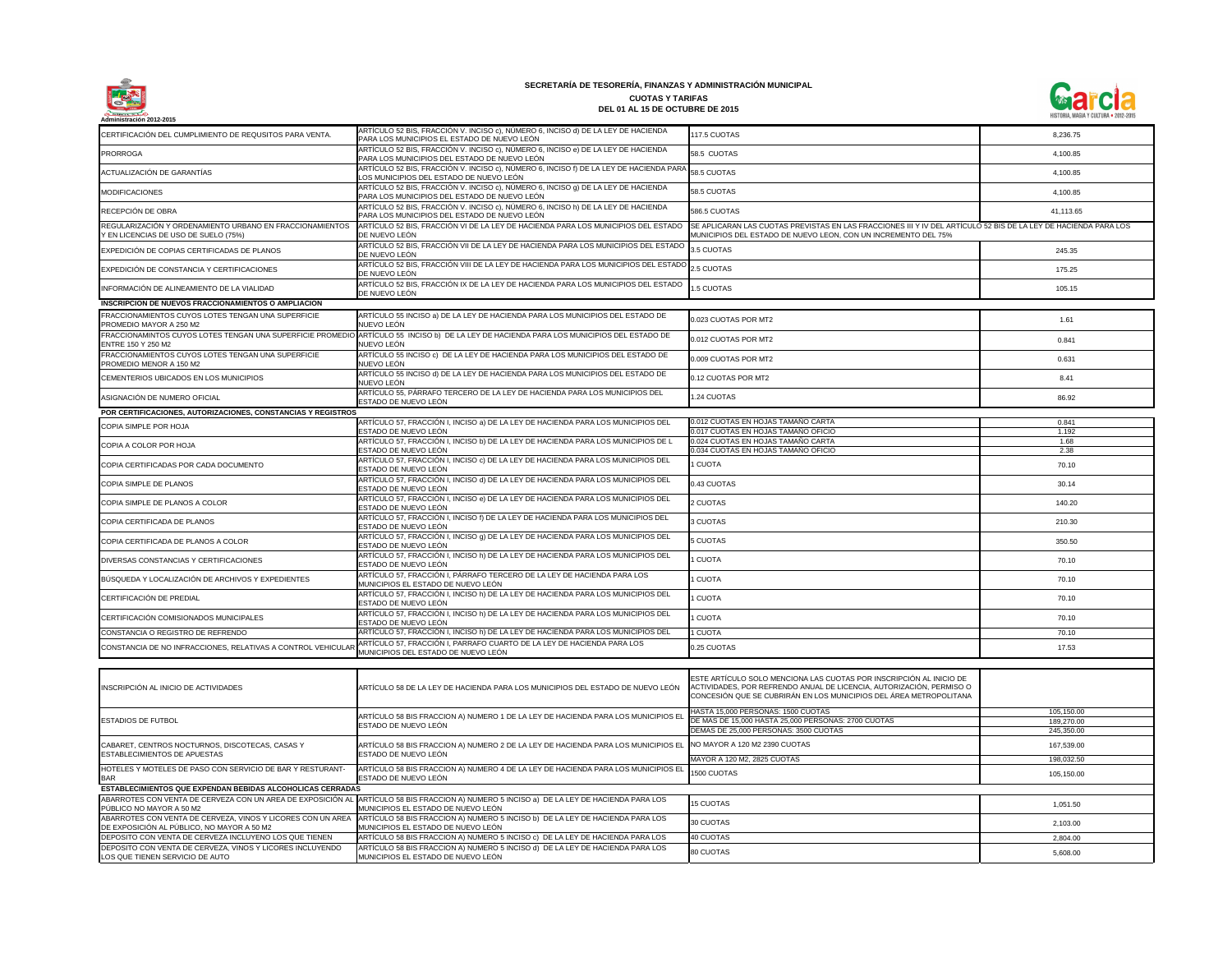

| Administración 2012-2015                                                                                          |                                                                                                                                                |                                                                                                                                |                                                                                              |
|-------------------------------------------------------------------------------------------------------------------|------------------------------------------------------------------------------------------------------------------------------------------------|--------------------------------------------------------------------------------------------------------------------------------|----------------------------------------------------------------------------------------------|
| <b>LICORERÍAS</b>                                                                                                 | ARTÍCULO 58 BIS FRACCION A) NUMERO 5 INCISO e) DE LA LEY DE HACIENDA PARA LOS<br>MUNICIPIOS EL ESTADO DE NUEVO LEÓN                            | 80 CUOTAS                                                                                                                      | 5,608.00                                                                                     |
| MINISÚPER Y TIENDAS DE CONVENIENCIA CON UN AREA DE<br>EXPOSICIÓN AL PUBLICO NO MAYOR A 120 M2                     | ARTÍCULO 58 BIS FRACCION A) NUMERO 5 INCISO f) DE LA LEY DE HACIENDA PARA LOS<br>MUNICIPIOS EL ESTADO DE NUEVO LEÓN                            | 60 CUOTAS                                                                                                                      | 4.206.00                                                                                     |
| MINISÚPER Y TIENDAS DE CONVENIENCIA CON UN AREA DE<br>EXPOSICIÓN AL PÚBLICO MAYOR A 120 M2                        | ARTÍCULO 58 BIS FRACCION A) NUMERO 5 INCISO 9) DE LA LEY DE HACIENDA PARA LOS<br>MUNICIPIOS EL ESTADO DE NUEVO LEÓN                            | 135 CUOTAS                                                                                                                     | 9,463.50                                                                                     |
| TIENDAS DE AUTO SERVICIO MAYOR A 120 M2                                                                           | ARTÍCULO 58 BIS FRACCION A) NUMERO 5 INCISO h) DE LA LEY DE HACIENDA PARA LOS<br>MUNICIPIOS EL ESTADO DE NUEVO LEÓN                            | 190 CUOTAS                                                                                                                     | 13,319.00                                                                                    |
| TIENDAS DE AUTO SERV DEPARTAMENTALES MAYOR A 120 M2                                                               | ARTÍCULO 58 BIS FRACCION A) NUMERO 5 INCISO i) DE LA LEY DE HACIENDA PARA LOS<br>MUNICIPIOS EL ESTADO DE NUEVO LEÓN                            | 380 CUOTAS                                                                                                                     | 26,638.00                                                                                    |
| EXPENDIO Y DISTRIBUCIÓN AL MAYOREO DE CERVEZA Ó BEBIDAS<br><b>ALCOHÓLICAS</b>                                     | ARTÍCULO 58 BIS FRACCION A) NUMERO 5 INCISO j) DE LA LEY DE HACIENDA PARA LOS<br>MUNICIPIOS EL ESTADO DE NUEVO LEÓN                            | 340 CUOTAS                                                                                                                     | 23,834.00                                                                                    |
| ESTABLECIMIENTOS QUE EXPENDAN BEBIDAS ALCOHOLICAS EN BOTELLA ABIERTA O AL COPEO                                   |                                                                                                                                                |                                                                                                                                |                                                                                              |
| CERVECERÍAS CON EXPENDIO DE CERVEZA                                                                               | ARTÍCULO 58 BIS FRACCION A) NUMERO 5 INCISO k) SUBINCISO a) DE LA LEY DE HACIENDA<br>PARA LOS MUNICIPIOS DEL ESTADO DE NUEVO LEÓN              | <b>85 CUOTAS</b>                                                                                                               | 5,958.50                                                                                     |
|                                                                                                                   | RESTAURANTES, LONCHERÍAS, FONDAS Y SIMILARES CON EXPENDIO DE ARTÍCULO 58 BIS FRACCION A) NUMERO 5 INCISO k) SUBINCISO b) DE LA LEY DE HACIENDA | <b>85 CUOTAS</b>                                                                                                               | 5,958.50                                                                                     |
| BILLARES CON EXPENDIO DE CERVEZA                                                                                  | ARTÍCULO 58 BIS FRACCION A) NUMERO 5 INCISO k) SUBINCISO c) DE LA LEY DE HACIENDA                                                              | 85 CUOTAS                                                                                                                      | 5,958.50                                                                                     |
| BILLARES CON EXPENDIO DE CERVEZA. VINOS Y LICORES                                                                 | ARTÍCULO 58 BIS FRACCION A) NUMERO 5 INCISO k) SUBINCISO d) DE LA LEY DE HACIENDA<br>PARA LOS MUNICIPIOS DEL ESTADO DE NUEVO LEÓN              | <b>130 CUOTAS</b>                                                                                                              | 9,113.00                                                                                     |
| CANTINAS O BARES CON EXPENDIO DE CERVEZA VINOS Y LICORES                                                          | ARTÍCULO 58 BIS FRACCION A) NUMERO 5 INCISO k) SUBINCISO e) DE LA LEY DE HACIENDA<br>PARA LOS MUNICIPIOS DEL ESTADO DE NUEVO LEÓN              | 250 CUOTAS                                                                                                                     | 17,525.00                                                                                    |
| RESTAURANTES - BAR CON EXPENIO DE CERVEZA, VINOS Y LICORES,<br>CON UN ÁREA DE ATENCIÓN AL PÚBLICO DE HASTA 120 M2 | ARTÍCULO 58 BIS FRACCION A) NUMERO 5 INCISO k) SUBINCISO f) DE LA LEY DE HACIENDA<br>PARA LOS MUNICIPIOS DEL ESTADO DE NUEVO LEÓN              | 150 CUOTAS                                                                                                                     | 10,515.00                                                                                    |
| RESTAURANTES- BAR CON EXPENDIO DE CERVEZA, VINOS Y LICORES<br>CON UN AREA DE ATENCIÓN AL PÚBLICO MAYOR A 120 M2   | ARTÍCULO 58 BIS FRACCION A) NUMERO 5 INCISO k) SUBINCISO g) DE LA LEY DE HACIENDA<br>PARA LOS MUNICIPIOS DEL ESTADO DE NUEVO LEÓN              | 250 CUOTAS                                                                                                                     | 17,525.00                                                                                    |
| CENTROS O CLUBES SOCIALES O DEPORTIVOS CON EXPENDIO O<br>CONSUMO DE CERVEZA, VINOS Y LICORES                      | ARTÍCULO 58 BIS FRACCION A) NUMERO 5 INCISO k) SUBINCISO h) DE LA LEY DE HACIENDA<br>PARA LOS MUNICIPIOS DEL ESTADO DE NUEVO LEÓN              | PAGARÁN UNA CUOTA POR METRO DE SUPERFICIE DE EXPENDIO O DE<br>CONSUMO, EN NINGÚN CASO LA CANTIDAD SERÁ INFERIOR A 100 CUOTAS   | 70.10 POR M2 DE SUPERFICIE DE EXPENDIO O<br>DE CONSUMO, NINGUN CASO SERA INFERIOR A<br>7,010 |
| CENTROS O CLUBES SOCIALES O DEPORTIVOS CON EXPENDIO O<br>CONSUMO DE CERVEZA, VINOS Y LICORES                      | ARTÍCULO 58 BIS FRACCION A) NUMERO 5 INCISO k) SUBINCISO i) DE LA LEY DE HACIENDA<br>PARA LOS MUNICIPIOS DEL ESTADO DE NUEVO LEÓN              | PAGARÁN 0.25 CUOTAS POR METRO CUADRADO DE SUPERFICIE DE CONSUMO,<br>EN NINGUN CASO, LA CANTIDAD A PAGAR SERA MENOR A 50 CUOTAS | 17.52 POR M2 DE SUPERFICIE DE CONSUMO,<br>NINGUN CASO SERA INFERIOR A 3,505                  |
|                                                                                                                   |                                                                                                                                                | HASTA 150 M2 DE EXPENDIO O CONSUMO ABIERTO AL PÚBLICO 150 CUOTAS                                                               | 10,515.00                                                                                    |
| HOTELES CON EXPENDIO O CONSUMO HASTA 150 M2                                                                       | ARTICULO 58 BIS FRACCION A) NUMERO 5 INCISO k) SUBINCISO j) DE LA LEY DE HACIENDA<br>PARA LOS MUNICIPIOS DEL ESTADO DE NUEVO LEON              | POR EL EXEDENTE DE 150 METROS, PAGARÁN POR CADA M2 O FRACCIÓN DE<br>EXPENDIO O CONSUMO ABIERTO AL PÚBLICO 0.6 CUOTAS           | 42.06                                                                                        |
|                                                                                                                   |                                                                                                                                                | NOTA: EN NINGIN CASO LA CANTIDAD A PAGAR SERA MAYOR A 1,000 CUOTAS                                                             | NO MAYOR A 70,100                                                                            |
| <b>PERMISOS ESPECIALES</b>                                                                                        |                                                                                                                                                |                                                                                                                                |                                                                                              |
| EXPENDIO Y CONSUMO DE BEBIDAS ALCOHOLICAS                                                                         | ARTÍCULO 58 BIS FRACCION B) NUMERO 1 DE LA LEY DE HACIENDA PARA LOS MUNICIPIOS<br>DEL ESTADO DE NUEVO LEÓN                                     | 0.2 CUOTAS POR M2 DE SUPERFICIE DE EXPENDIO O CONSUMO, MAS UN 10% DE<br>LOS DERECHOS POR CADA DIA DE DURACION DEL PERMISO      | 14.02                                                                                        |
| CONSUMO DE BEBIDAS ALCOHOLICAS                                                                                    | ARTÍCULO 58 BIS FRACCION B) NUMERO 2 DE LA LEY DE HACIENDA PARA LOS MUNICIPIOS<br>DEL ESTADO DE NUEVO LEÓN                                     | 0.1 CUOTAS POR M2 SE SUPERFICIE DE CONSUMO, MAS UN 10% DE LOS<br>DERECHOS POR CADA DIA DE DURACION DEL PERMISO                 | 7.01                                                                                         |
|                                                                                                                   |                                                                                                                                                | EN NINGUN CASO LA CANTIDAD A PAGAR SERÁ MENOR A 50 CUOTAS                                                                      | 3,505.00                                                                                     |
|                                                                                                                   |                                                                                                                                                |                                                                                                                                |                                                                                              |

| CERVECERÍAS CON EXPENDIO DE CERVEZA                                                                                      | TARTICULO 58 BIS FRACCION A) NUMERO 5 INCISO K) SUBINCISO 8) DE LA LEY DE HACIENDA<br>PARA LOS MUNICIPIOS DEL ESTADO DE NUEVO LEÓN | <b>85 CUOTAS</b>                                                                                                               | 5,958.50                                                                                     |
|--------------------------------------------------------------------------------------------------------------------------|------------------------------------------------------------------------------------------------------------------------------------|--------------------------------------------------------------------------------------------------------------------------------|----------------------------------------------------------------------------------------------|
| RESTAURANTES, LONCHERÍAS, FONDAS Y SIMILARES CON EXPENDIO DE                                                             | ARTÍCULO 58 BIS FRACCION A) NUMERO 5 INCISO k) SUBINCISO b) DE LA LEY DE HACIENDA                                                  | 85 CUOTAS                                                                                                                      | 5.958.50                                                                                     |
| BILLARES CON EXPENDIO DE CERVEZA                                                                                         | ARTÍCULO 58 BIS FRACCION A) NUMERO 5 INCISO k) SUBINCISO c) DE LA LEY DE HACIENDA                                                  | <b>85 CUOTAS</b>                                                                                                               | 5.958.50                                                                                     |
| BILLARES CON EXPENDIO DE CERVEZA. VINOS Y LICORES                                                                        | ARTÍCULO 58 BIS FRACCION A) NUMERO 5 INCISO k) SUBINCISO d) DE LA LEY DE HACIENDA<br>PARA LOS MUNICIPIOS DEL ESTADO DE NUEVO LEÓN  | 130 CUOTAS                                                                                                                     | 9,113.00                                                                                     |
| CANTINAS O BARES CON EXPENDIO DE CERVEZA VINOS Y LICORES                                                                 | ARTÍCULO 58 BIS FRACCION A) NUMERO 5 INCISO k) SUBINCISO e) DE LA LEY DE HACIENDA<br>PARA LOS MUNICIPIOS DEL ESTADO DE NUEVO LEÓN  | 250 CUOTAS                                                                                                                     | 17,525.00                                                                                    |
| <b>RESTAURANTES - BAR CON EXPENIO DE CERVEZA. VINOS Y LICORES.</b><br>CON UN ÁREA DE ATENCIÓN AL PÚBLICO DE HASTA 120 M2 | ARTÍCULO 58 BIS FRACCION A) NUMERO 5 INCISO k) SUBINCISO f) DE LA LEY DE HACIENDA<br>PARA LOS MUNICIPIOS DEL ESTADO DE NUEVO LEÓN  | <b>150 CUOTAS</b>                                                                                                              | 10,515.00                                                                                    |
| RESTAURANTES- BAR CON EXPENDIO DE CERVEZA, VINOS Y LICORES<br>CON UN AREA DE ATENCIÓN AL PÚBLICO MAYOR A 120 M2          | ARTÍCULO 58 BIS FRACCION A) NUMERO 5 INCISO k) SUBINCISO g) DE LA LEY DE HACIENDA<br>PARA LOS MUNICIPIOS DEL ESTADO DE NUEVO LEÓN  | 250 CUOTAS                                                                                                                     | 17,525.00                                                                                    |
| CENTROS O CLUBES SOCIALES O DEPORTIVOS CON EXPENDIO O<br>CONSUMO DE CERVEZA, VINOS Y LICORES                             | ARTÍCULO 58 BIS FRACCION A) NUMERO 5 INCISO k) SUBINCISO h) DE LA LEY DE HACIENDA<br>PARA LOS MUNICIPIOS DEL ESTADO DE NUEVO LEÓN  | PAGARÁN UNA CUOTA POR METRO DE SUPERFICIE DE EXPENDIO O DE<br>CONSUMO, EN NINGÚN CASO LA CANTIDAD SERÁ INFERIOR A 100 CUOTAS   | 70.10 POR M2 DE SUPERFICIE DE EXPENDIO O<br>DE CONSUMO, NINGUN CASO SERA INFERIOR A<br>7,010 |
| CENTROS O CLUBES SOCIALES O DEPORTIVOS CON EXPENDIO O<br>CONSUMO DE CERVEZA, VINOS Y LICORES                             | ARTÍCULO 58 BIS FRACCION A) NUMERO 5 INCISO k) SUBINCISO i) DE LA LEY DE HACIENDA<br>PARA LOS MUNICIPIOS DEL ESTADO DE NUEVO LEÓN  | PAGARÁN 0.25 CUOTAS POR METRO CUADRADO DE SUPERFICIE DE CONSUMO,<br>EN NINGUN CASO, LA CANTIDAD A PAGAR SERA MENOR A 50 CUOTAS | 17.52 POR M2 DE SUPERFICIE DE CONSUMO.<br>NINGUN CASO SERA INFERIOR A 3.505                  |
|                                                                                                                          |                                                                                                                                    | HASTA 150 M2 DE EXPENDIO O CONSUMO ABIERTO AL PÚBLICO 150 CUOTAS                                                               | 10,515.00                                                                                    |
| HOTELES CON EXPENDIO O CONSUMO HASTA 150 M2                                                                              | ARTICULO 58 BIS FRACCION A) NUMERO 5 INCISO k) SUBINCISO j) DE LA LEY DE HACIENDA<br>PARA LOS MUNICIPIOS DEL ESTADO DE NUEVO LEON  | POR EL EXEDENTE DE 150 METROS, PAGARÁN POR CADA M2 O FRACCIÓN DE<br>EXPENDIO O CONSUMO ABIERTO AL PÚBLICO 0.6 CUOTAS           | 42.06                                                                                        |
|                                                                                                                          |                                                                                                                                    | NOTA: EN NINGIN CASO LA CANTIDAD A PAGAR SERA MAYOR A 1,000 CUOTAS                                                             | NO MAYOR A 70,100                                                                            |
| <b>PERMISOS ESPECIALES</b>                                                                                               |                                                                                                                                    |                                                                                                                                |                                                                                              |
|                                                                                                                          | ARTÍCULO 58 BIS FRACCION B) NUMERO 1 DE LA LEY DE HACIENDA PARA LOS MUNICIPIOS                                                     | 0.2 CUOTAS POR M2 DE SUPERFICIE DE EXPENDIO O CONSUMO, MAS UN 10% DE                                                           |                                                                                              |
| EXPENDIO Y CONSUMO DE BEBIDAS ALCOHOLICAS                                                                                | DEL ESTADO DE NUEVO LEÓN                                                                                                           | LOS DERECHOS POR CADA DIA DE DURACION DEL PERMISO                                                                              | 14.02                                                                                        |
| CONSUMO DE BEBIDAS ALCOHOLICAS                                                                                           | ARTÍCULO 58 BIS FRACCION B) NUMERO 2 DE LA LEY DE HACIENDA PARA LOS MUNICIPIOS<br>DEL ESTADO DE NUEVO LEÓN                         | 0.1 CUOTAS POR M2 SE SUPERFICIE DE CONSUMO, MAS UN 10% DE LOS<br>DERECHOS POR CADA DIA DE DURACION DEL PERMISO                 | 7.01                                                                                         |
|                                                                                                                          |                                                                                                                                    | EN NINGUN CASO LA CANTIDAD A PAGAR SERÁ MENOR A 50 CUOTAS                                                                      | 3,505.00                                                                                     |

| <b>IREVISION, INSPECCION Y SERVICIO</b>                                                |                                                                                                                            |                                                                                                                       |                   |
|----------------------------------------------------------------------------------------|----------------------------------------------------------------------------------------------------------------------------|-----------------------------------------------------------------------------------------------------------------------|-------------------|
| SERVICIO DE EXAMEN MEDICO DE PERICIA PARA AUTORIZACIÓN DE<br><b>LICENCIA DE MANEJO</b> | ARTÍCULO 62 FRACCIÓN I DE LA LEY DE HACIENDA PARA LOS MUNICIPIOS DEL ESTADO DE<br>NUEVO LEÓN                               | 2 CUOTAS                                                                                                              | 140.20            |
| <b>PERMISO PARA TRANSITAR SIN PLACAS</b>                                               | ARTÍCULO 62 FRACCIÓN I, PÁRRAFO SEGUNDO DE LA LEY DE HACIENDA PARA LOS<br>MUNICIPIOS DEL ESTADO DE NUEVO LEÓN              | 6 CUOTAS                                                                                                              | 420.60            |
| LICENCIA PARA ESTACIONAMIENTO CARGA Y DESCARGA                                         | ARTÍCULO 62 FRACCIÓN I, PÁRRAFO CUARTO DE LA LEY DE HACIENDA PARA LOS MUNICIPIOS 5 CUOTAS<br>DEL ESTADO DE NUEVO LEÓN      |                                                                                                                       | 350.50            |
| <b>REVISIÓN DE ISAI</b>                                                                | ARTÍCULO 62 FRACCIÓN IV DE LA LEY DE HACIENDA PARA LOS MUNICIPIOS DEL ESTADO DE<br>NUEVO LEÓN                              | 10 CUOTAS POR CADA INMUEBLE CUANDO NO EXISTA CANTIDAD A PAGAR POR<br>CONCEPTO DEL ISAI                                | 701.00            |
| INSPECCIÓN DE COMERCIO AMBULANTE                                                       | ARTÍCULO 62, FRACCIÓN II DE LA LEY DE HACIENDA PARA LOS MUNICIPIOS DEL ESTADO DE<br>NUEVO LEÓN                             | DE \$20 A \$70 POR INSPECCIONES QUE PREVIENEN LOS REGLAMENTOS A NIVEL<br><b>MUNICIPAL</b>                             | \$20 Y \$70       |
| INTERVENCION DE DIV. Y ESPECT. PUB.                                                    | ARTÍCULO 31 BIS, FRACCION I, INCISO d) y ARTÍCULO 63 DE LA LEY DE HACIENDA PARA LOS<br>MUNICIPIOS DEL ESTADO DE NUEVO LEÓN | EN RAZÓN A SU COSTO                                                                                                   | SEGÚN SEA EL CASO |
| <b>INSPECCION DE ECOLOGIA</b>                                                          | ARTICULO 63 DE LA LEY DE HACIENDA ARA LOS MUNICIPIOS DEL ESTADO DE NUEVO LEON                                              | EN RAZÓN A SU COSTO                                                                                                   | SEGÚN SEA EL CASO |
| SERVICIOS SANITARIOS QUE PRESTE EL MUNICIPIO                                           |                                                                                                                            |                                                                                                                       |                   |
| MANTENER ANIMALES EN OBSERVACIÓN                                                       | ART ÍCULO 62, FRACCIÓN VI, INCISO a) DE LA LEY DE HACIENDA PARA LOS MUNICIPIOS DEL<br>ESTADO DE NUEVO LEÓN                 | 0.50 CUOTAS                                                                                                           | 35.05             |
| RECOGER ANIMALES DOMÉSTICOS ENFERMOS                                                   | ARTÍCULO 62, FRACCIÓN VI INCISO b) DE LA LEY DE HACIENDA PARA LOS MUNICIPIOS DEL<br>ESTADO DE NUEVO LEÓN                   | 0.50 CUOTAS                                                                                                           | 35.05             |
| <b>EXPEDICION DE LICENCIAS</b>                                                         |                                                                                                                            |                                                                                                                       |                   |
|                                                                                        | ARTÍCULO 64, FRACCIÓN V, PÁRRAFO PRIMERO DE LA LEY DE HACIENDA PARA LOS<br>MUNICIPIOS DEL ESTADO DE NUEVO LEÓN             | POR LICENCIA Y MEDIO DE IDENTIFICACIÓN POR M2 DE EXPOSICIÓN, 2.5 CUOTAS                                               | 175.25            |
| LICENCIA DE ANUNCIOS                                                                   | ARTÍCULO 64, FRACCIÓN V, PÁRRAFO SEGUNDO DE LA LEY DE HACIENDA PARA LOS<br>MUNICIPIOS DEL ESTADO DE NUEVO LEÓN             | ANUNCIOS CUYA SUPERFICIE DE EXPOSICIÓN ESTE COMPUESTA DE ELEMENTOS<br>ELECTRÓNICOS, EL MONTO MÁXIMO SERÁ DE 75 CUOTAS | 5,257.50          |
| LICENCIA DE ANUNCIOS EN VIA PUBLICA                                                    | ARTÍCULO 64, FRACCIÓN V, PÁRRAFO SEXTO DE LA LEY DE HACIENDA PARA LOS MUNICIPIOS<br>DEL ESTADO DE NUEVO LEÓN               | 0.4 CUOTAS POR METROS CUADRADO DE EXPOSICION POR DIA                                                                  | 28.04             |

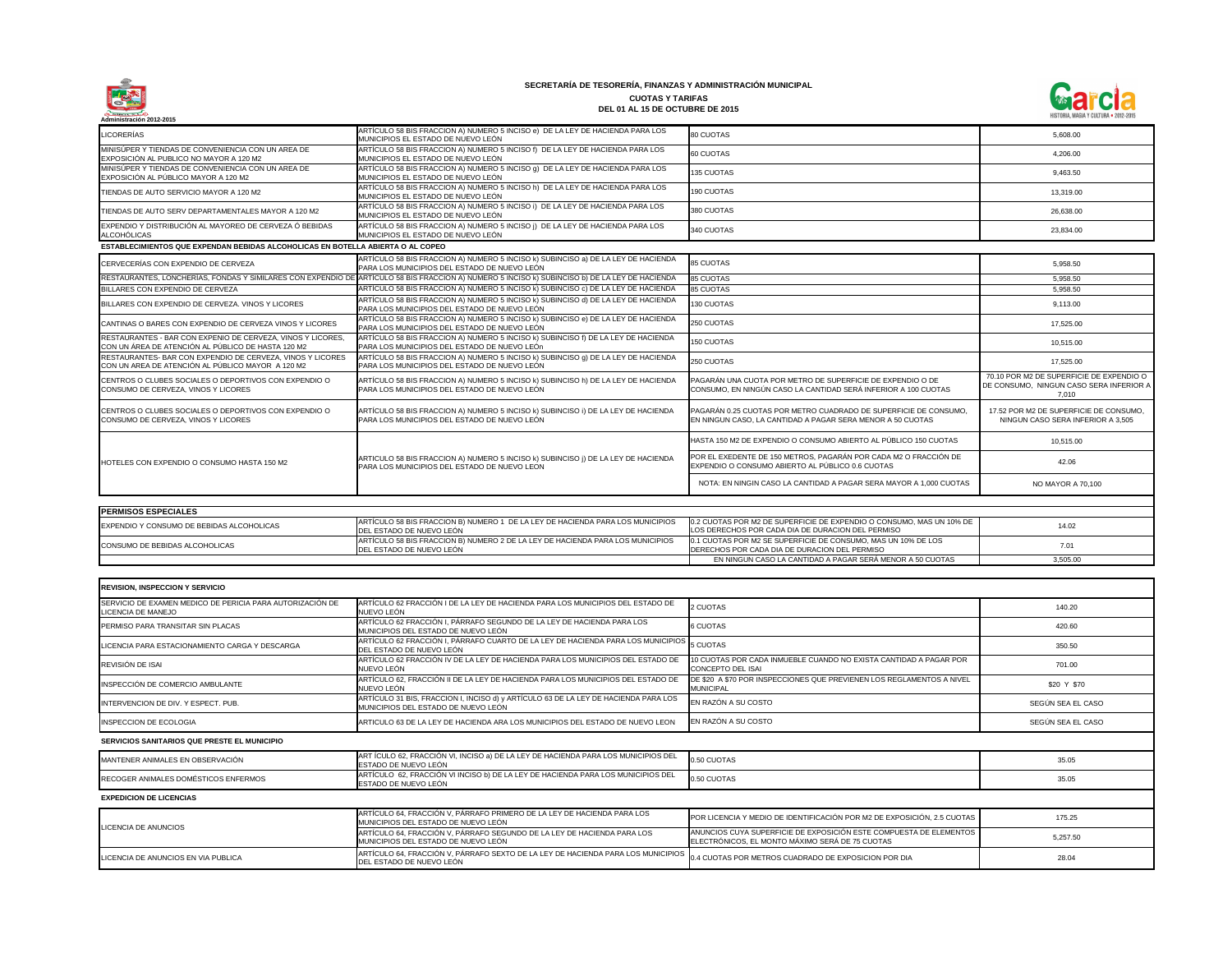

**1.- IMPUESTOS** ARTÍCULO 65, INCISO a) DE LA LEY DE HACIENDA PARA LOS MUNICIPIOS DEL ESTADO DE NUEVO LEÓN ARTÍCULO 65 INCISO b) DE LA LEY DE HACIENDA PARA LOS MUNICIPIOS DEL ESTADO DE NUEVO LEÓN ARTÍCULO 65, PÁRRAFO SEPTIMO DE LA LEY DE HACIENDA PARA LOS MUNICIPIOS DEL ESTADO DE NUEVO LEÓN ARTÍCULO 65 BIS INCISO a) DE LA LEY DE HACIENDA PARA LOS MUNICIPIOS DEL ESTADO DE NUEVO LEÓN ARTÍCULO 65 BIS INCISO b) DE LA LEY DE HACIENDA PARA LOS MUNICIPIOS DEL ESTADO DE NUEVO LEÓN ARTÍCULO 65 BIS INCISO c) DE LA LEY DE HACIENDA PARA LOS MUNICIPIOS DEL ESTADO DE NUEVO LEÓN ARTÍCULO 65 BIS INCISO d) DE LA LEY DE HACIENDA PARA LOS MUNICIPIOS DEL ESTADO DE NUEVO LEÓN ARTÍCULO 65 BIS INCISO e) DE LA LEY DE HACIENDA PARA LOS MUNICIPIOS DEL ESTADO DE NUEVO LEÓN ARTÍCULO 65 BIS INCISO f) DE LA LEY DE HACIENDA PARA LOS MUNICIPIOS DEL ESTADO DE NUEVO LEÓN ARTÍCULO 65 BIS INCISO g) DE LA LEY DE HACIENDA PARA LOS MUNICIPIOS DEL ESTADO DE NUEVO LEÓN OCUPAR LA VÍA PUBLICA CON INSTALACIONES FIJAS O SEMIFIJAS ARTÍCULO 65 BIS-1, FRACCIÓN I DE LA LEY DE HACIENDA PARA LOS MUNCICPIOS DEL ESTAD DE NUEVO LEÓN SITIOS DE AUTOMÓVILES ARTÍCULO 65 BIS-1, FRACCIÓN II DE LA LEY DE HACIENDA PARA LOS MUNICIPIOS DEL ESTADO DE NUEVO LEÓN CAJONES ESTACIONAMIENTO COMERCIAL ARTÍCULO 65 BIS-1, FRACCIÓN III INCISO a) DE LA LEY DE HACIENDA PARA LOS MUNICIPIOS DEL ESTADO DE NUEVO LEÓN CAJONES ESTACIONAMIENTO PARTICULAR **ARTÍCULO 65 BIS-1, FRACCIÓN III INCISO** b) DE LA LEY DE HACIENDA PARA LOS MUNICIPIOS DEL ESTADO DE NUEVO LEÓN RECOLECCIÓN DE PARQUÍMETROS **ARTÍCULO 65 BIS-1, FRACCIÓN IV, PÁRRAFO PRIMERO** DE LA LEY DE HACIENDA PARA LOS MUNICIPIOS DEL ESTADO DE NUEVO LEÓN ARTÍCULO 65 BIS-1, FRACCIÓN I DE LA LEY DE HACIENDA PARA LOS MUNCICPIOS DEL ESTADO<br>DE NUEVO LEÓN DE NUEVO LEÓN OTRAS OCUPACIONES DE LA VIA PUBLICA **ARTÍCULO 65 BIS-1, FRACCIÓN I, PÁRRAFO** SEGUNDO DE LA LEY DE HACIENDA PARA LOS MUNCIPIOS DEL ESTADO DE NUEVO LEON PAGO DEL 7 % PAGO DEL ESTADO DE NUEVO ARTICULO 65 BIS 2 DE LA LEY DE HACIENDA PARA LOS MUNICIPIOS DEL ESTADO DE NUEVO LEON PAGO DEL ARTICULO 151 FRACC II ARTICULO 65 BIS 2 DE LA LEY DE HACIENDA PARA LOS MUNICIPIOS DEL ESTADO DE NUEVO LEON OTROS INGRESOS ARTICULO 63 PARTICULO 63 PARRAFO SEGUNDO DE LA LEY DE HACIENDA PARA LOS MUNICIPIOS DEL ESTADO DE NUEVO LEON ON DIVERSOS ARTICULO 63 PARRAFO SEGUNDO DE LA LEY DE HACIENDA PARA LOS MUNICIPIOS DEL<br>DIVERSOS ESTADO DE NUEVO LEON 5 CUOTAS POR TRIMESTRE POR SERVICIO DE RECOLECCIO BASURA PRODUCTO DE LA LIMI PREDIO, EL COSTO SERÁ DE 6 RECOLECTADA INMUEBLES QUE GENEREN MÁS INMUEBLES QUE GENEREN MÁ: INMUEBLES QUE GENEREN MÁ INMUEBLES QUE GENEREN MÁS PREDIOS CON SUPERFICIE HAS **LIMPIEZA DE LOTES BALDÍOS** LIMPIEZA DE LOTES BALDÍOS **LIMPIEZA Y RECOLECCION DE DESECHOS INDUSTRIALES Y COMERCIALES** SERVICIO DE LIMPIA DE DESECHOS INDUSTRIALES Y COMERCIALES INMUEBLES QUE GENEREN HAS INMUEBLES QUE GENEREN MÁS INMUEBLES QUE GENEREN MÁS DIARIOS EL COBRO SERÁ DE 48 **OCUPACION DE LA VIA PUBLICA** 0.016 CUOTAS DIARIAS POR EL EXCEDENTE DE 1,000 M 5 CUOTAS POR M2 1.5 CUOTAS POR M2 0.016 CUOTAS DIARIAS POR M2 **CONTRIBUCIONES POR NUEVOS FRACCIONAMIENTOS, EDIFICACIONES, RELOTIFICACIONES Y SUBDIVISIONES** SEGÚN SEA EL CASO CEDER SUELO AL MUNICIPIO PA ÁREA VENDIBLE Ó 22 - VEINTIDÓ VIVIENDA, O LO QUE RESULTE HABITACIONALES CEDERÁN EL **OTROS INGRESOS 3.- PRODUCTOS** \$ 2.50 POR HORA SEGÚN SEA EL CASO **DIVERSOS** SEGÚN SEA EL CASO 0.081 CUOTAS DIARIAS POR ME

#### **SECRETARÍA DE TESORERÍA, FINANZAS Y ADMINISTRACIÓN MUNICIPAL CUOTAS Y TARIFAS DEL 01 AL 15 DE OCTUBRE DE 2015**

| PREDIOS CON SUPERFICIE HASTA 1,000 M2 0.30 CUOTAS                                                                                                                                                                                                                        | 21.03                                                   |
|--------------------------------------------------------------------------------------------------------------------------------------------------------------------------------------------------------------------------------------------------------------------------|---------------------------------------------------------|
| POR EL EXCEDENTE DE 1,000 M2, POR CADA M2 EXCEDENTE 0.26 CUOTAS                                                                                                                                                                                                          | 18.23                                                   |
| POR SERVICIO DE RECOLECCIÓN, TRASLADO Y DISPOSICIÓN FINAL DE LA<br>BASURA PRODUCTO DE LA LIMPIEZA A SOLICITUD DEL PROPIETARIO DEL<br>PREDIO, EL COSTO SERÁ DE 6 CUOTAS POR M3 O FRACCIÓN DE MATERIA<br><b>RECOLECTADA</b>                                                | 420.60                                                  |
| INMUEBLES QUE GENEREN HASTA 5 KG. DIARIOS, 2 CUOTAS                                                                                                                                                                                                                      | 140.20                                                  |
| INMUEBLES QUE GENEREN MÁS DE 5 KG. Y HASTA 10 KG DIARIOS, 4 CUOTAS                                                                                                                                                                                                       | 280.40                                                  |
| INMUEBLES QUE GENEREN MÁS DE 10 KG. Y HASTA 25 KG. DIARIOS, 6 CUOTAS                                                                                                                                                                                                     | 420.60                                                  |
|                                                                                                                                                                                                                                                                          |                                                         |
| INMUEBLES QUE GENEREN MÁS DE 25 KG. Y HASTA 50 KG. DIARIOS, 14 CUOTAS                                                                                                                                                                                                    | 981.40                                                  |
| INMUEBLES QUE GENEREN MÁS DE 50 KG. Y HASTA 100 KG. DIARIOS, 25 CUOTAS                                                                                                                                                                                                   | 1,752.50                                                |
| INMUEBLES QUE GENEREN MÁS DE 100 KG. Y HASTA 200 KG. DIARIOS, 48 CUOTAS<br>INMUEBLES QUE GENEREN MÁS DE 200 KG. Ó EL EQUIVALENTE A TRES M3<br>DIARIOS EL COBRO SERÁ DE 48 CUOTAS MÁS 0.50 CUOTAS POR CADA 5KG.                                                           | 3,364.80<br>3,364.80 MÁS 35.05 POR CADA 5KG ADICIONALES |
|                                                                                                                                                                                                                                                                          |                                                         |
| 0.016 CUOTAS DIARIAS                                                                                                                                                                                                                                                     | 1.12                                                    |
| <b>5 CUOTAS POR TRIMESTRE</b>                                                                                                                                                                                                                                            | 350.50                                                  |
| 5 CUOTAS POR M2                                                                                                                                                                                                                                                          | 350.50                                                  |
| 1.5 CUOTAS POR M2                                                                                                                                                                                                                                                        | 105.15                                                  |
| \$2.50 POR HORA                                                                                                                                                                                                                                                          | \$2.50 POR HORA                                         |
| 0.016 CUOTAS DIARIAS POR M2 COMPLETO O FRACCION                                                                                                                                                                                                                          | 1.12                                                    |
| 0.081 CUOTAS DIARIAS POR METRO CUADRADO                                                                                                                                                                                                                                  | 5.68                                                    |
|                                                                                                                                                                                                                                                                          |                                                         |
| SEGÚN SEA EL CASO                                                                                                                                                                                                                                                        | SEGÚN SEA EL CASO                                       |
| CEDER SUELO AL MUNICIPIO PARA DESTINOS A RAZÓN DEL 17% -DIECISIETE DEL<br>ÁREA VENDIBLE Ó 22 -VEINTIDÓS METROS CUADRADOS POR UNIDAD DE<br>VIVIENDA, O LO QUE RESULTE MAYOR. LOS USOS COMPLEMENTARIOS NO<br>HABITACIONALES CEDERÁN EL 7% -SIETE DEL ÁREA VENDIBLE CORRESP | SEGÚN SEA EL CASO                                       |
| SEGÚN SEA EL CASO                                                                                                                                                                                                                                                        | SEGUN SEA EL CASO                                       |
|                                                                                                                                                                                                                                                                          |                                                         |
| SEGÚN SEA EL CASO                                                                                                                                                                                                                                                        | SEGÚN SEA EL CASO                                       |
|                                                                                                                                                                                                                                                                          |                                                         |
| <b>CUOTA QUE CORRESPONDE</b>                                                                                                                                                                                                                                             | <b>CANTIDAD</b>                                         |
|                                                                                                                                                                                                                                                                          |                                                         |
| SEGÚN SEA EL CASO                                                                                                                                                                                                                                                        | SEGÚN SEA EL CASO                                       |
|                                                                                                                                                                                                                                                                          |                                                         |
| <b>CUOTA QUE CORRESPONDE</b>                                                                                                                                                                                                                                             | <b>CANTIDAD</b>                                         |
| DE ACUERDO AL TABULADOR Y DEMAS PRECEPTOS QUE ESTABLECE EL<br>REGLAMENTO DE TRANSITO Y VIALIDAD DEL MUNCIPIO DE GARCIA, NUEVO LEON                                                                                                                                       | SEGÚN SEA EL CASO                                       |
| DE ACUERDO A TABULADOR                                                                                                                                                                                                                                                   | SEGUN SEA EL CASO                                       |
| DE ACUERDO A TABULADOR                                                                                                                                                                                                                                                   | SEGÚN SEA EL CASO                                       |

| <b>CONCEPTO Y DESCRIPCION</b> | <b>FUNDAMENTO JURIDICO</b>                                                                                     | <b>CUOTA QUE CORRESPONDE</b> | <b>CANTIDAD</b> |
|-------------------------------|----------------------------------------------------------------------------------------------------------------|------------------------------|-----------------|
|                               |                                                                                                                |                              |                 |
| <b>EXPLOTACION</b>            |                                                                                                                |                              |                 |
| <b>CUOTAS DIF GUARDERIAS</b>  | I DE LA LEY DE HACIENDA PARA LOS MUNICIPIOS DEL ESTADO DE<br><b>FRACCION</b><br>ARTIC.<br>`ULO 66.<br>EVO LEOI | SEGÚN SEA EL CASO            | SEGÚN SEA EL    |

| <b>4.- APROVECHAMIENTOS</b>     |                                                                                                                                                                                                                                               |                                                                                                                                    |                 |  |
|---------------------------------|-----------------------------------------------------------------------------------------------------------------------------------------------------------------------------------------------------------------------------------------------|------------------------------------------------------------------------------------------------------------------------------------|-----------------|--|
| <b>CONCEPTO Y DESCRIPCION</b>   | <b>FUNDAMENTO JURIDICO</b>                                                                                                                                                                                                                    | <b>CUOTA QUE CORRESPONDE</b>                                                                                                       | <b>CANTIDAD</b> |  |
| <b>MULTAS</b>                   |                                                                                                                                                                                                                                               |                                                                                                                                    |                 |  |
| <b>MULTAS DE TRANSITO</b>       | ARTICULO 67, FRACCION I Y ARTICULO 69 DE LA LEY DE HACIENDA PARA LOS MUNICIPIOS<br>DEL ESTADO DE NUEVO LEON Y ARTICULO 136, FRACCION V, 137, 138, 139, 140 Y 145 DEL<br>REGLAMENTO DE TRANSITO Y VIALIDAD DEL MUNICIPIO DE GARCIA, NUEVO LEON | DE ACUERDO AL TABULADOR Y DEMAS PRECEPTOS QUE ESTABLECE EL<br>REGLAMENTO DE TRANSITO Y VIALIDAD DEL MUNCIPIO DE GARCIA, NUEVO LEON | SEGÚN SEA EL    |  |
| <b>MULTAS DE POLICIA</b>        | ARTICULO 67, FRACCION I Y ARTICULO 69 DE LA LEY DE HACIENDA PARA LOS MUNICIPIOS<br>DEL ESTADO DE NUEVO LEON                                                                                                                                   | DE ACUERDO A TABULADOR                                                                                                             | SEGÚN SEA EL    |  |
| <b>MULTAS DE OBRAS PUBLICAS</b> | ARTICULO 67 FRACCION I Y ARTICULO 69 DE LA LEY DE HACIENDA PARA LOS MUNICIPIOS DEL<br>ESTADO DE NUEVO LEON                                                                                                                                    | DE ACUERDO A TABULADOR                                                                                                             | SEGÚN SEA EL    |  |